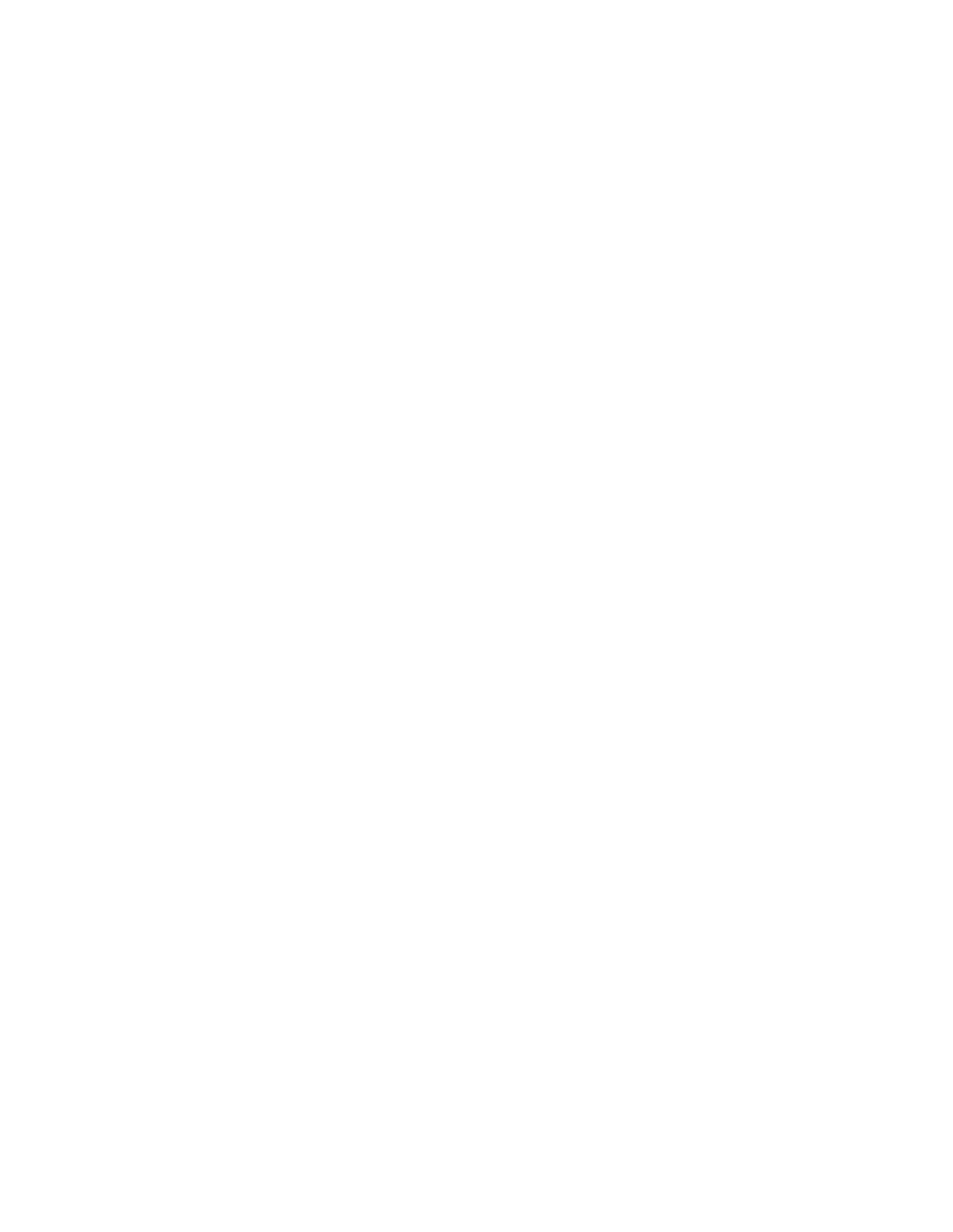

June 24, 2021

Philippine Stock Exchange Inc. Disclosure Department Taguig City

> Attention: **Ms. Janet A. Encarnacion**  Head, Disclosure Department

Gentlemen,

Please be advised that in a Board of Directors' meeting of DoubleDragon Properties Corp. (the "Company") approved the amendment of its Employee Stock Option Plan (ESOP). The Board also approved a Long Term Incentive Plan (LTIP) to be adopted by the Company.

Thank you.

Very truly yours,

Joselito L. Barrera, Jr. Chief Information Officer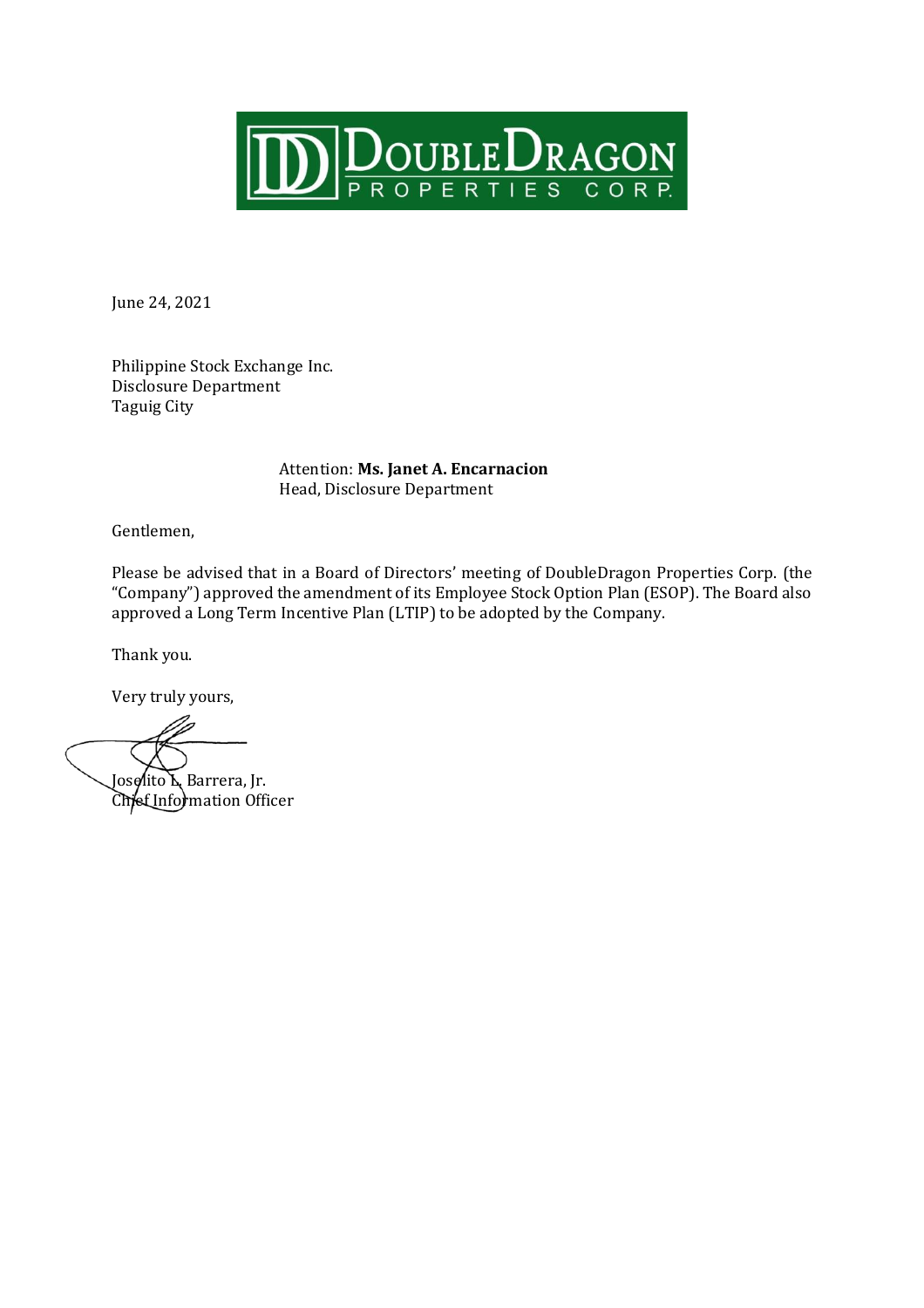## **SECURITIES AND EXCHANGE COMMISSION**

### **SEC FORM 17-C**

#### **CURRENT REPORT UNDER SECTION 17 OF THE SECURITIES REGULATION CODE AND SRC RULE 17.2(c) THEREUNDER**

|                                | 1. Date of Report (Date of earliest event reported)                                               |
|--------------------------------|---------------------------------------------------------------------------------------------------|
| Jun 24, 2021                   | Calendar                                                                                          |
| 2. SEC Identification Number   |                                                                                                   |
| 30354                          |                                                                                                   |
| 3. BIR Tax Identification No.  |                                                                                                   |
| 287191423000                   |                                                                                                   |
|                                | 4. Exact name of issuer as specified in its charter                                               |
| DoubleDragon Properties Corp.  |                                                                                                   |
|                                | 5. Province, country or other jurisdiction of incorporation                                       |
| Republic of the Philippines    |                                                                                                   |
|                                | 6. Industry Classification Code(SEC Use Only)                                                     |
|                                |                                                                                                   |
| 7. Address of principal office |                                                                                                   |
|                                | DD Meridian Park Bay Area Brgy 76 Zone 10 San Rafael Pasay City Metro Manila Philippines          |
| <b>Postal Code</b>             | 1302                                                                                              |
|                                | 8. Issuer's telephone number, including area code                                                 |
| +6328567111                    |                                                                                                   |
|                                | 9. Former name or former address, if changed since last report                                    |
| N/A                            |                                                                                                   |
|                                | 10. Securities registered pursuant to Sections 8 and 12 of the SRC or Sections 4 and 8 of the RSA |
|                                | ٠                                                                                                 |
| <b>Title of Each Class</b>     | Number of Shares of Common Stock Outstanding and Amount of Debt Outstanding                       |
| Common                         | 2,367,528,600                                                                                     |
| Preferred                      | 100,000,000<br>-                                                                                  |
| Total Debt (In Millions of F   | 48,655.91<br>-                                                                                    |
|                                | 11. Indicate the item numbers reported herein                                                     |
| Item 9                         |                                                                                                   |